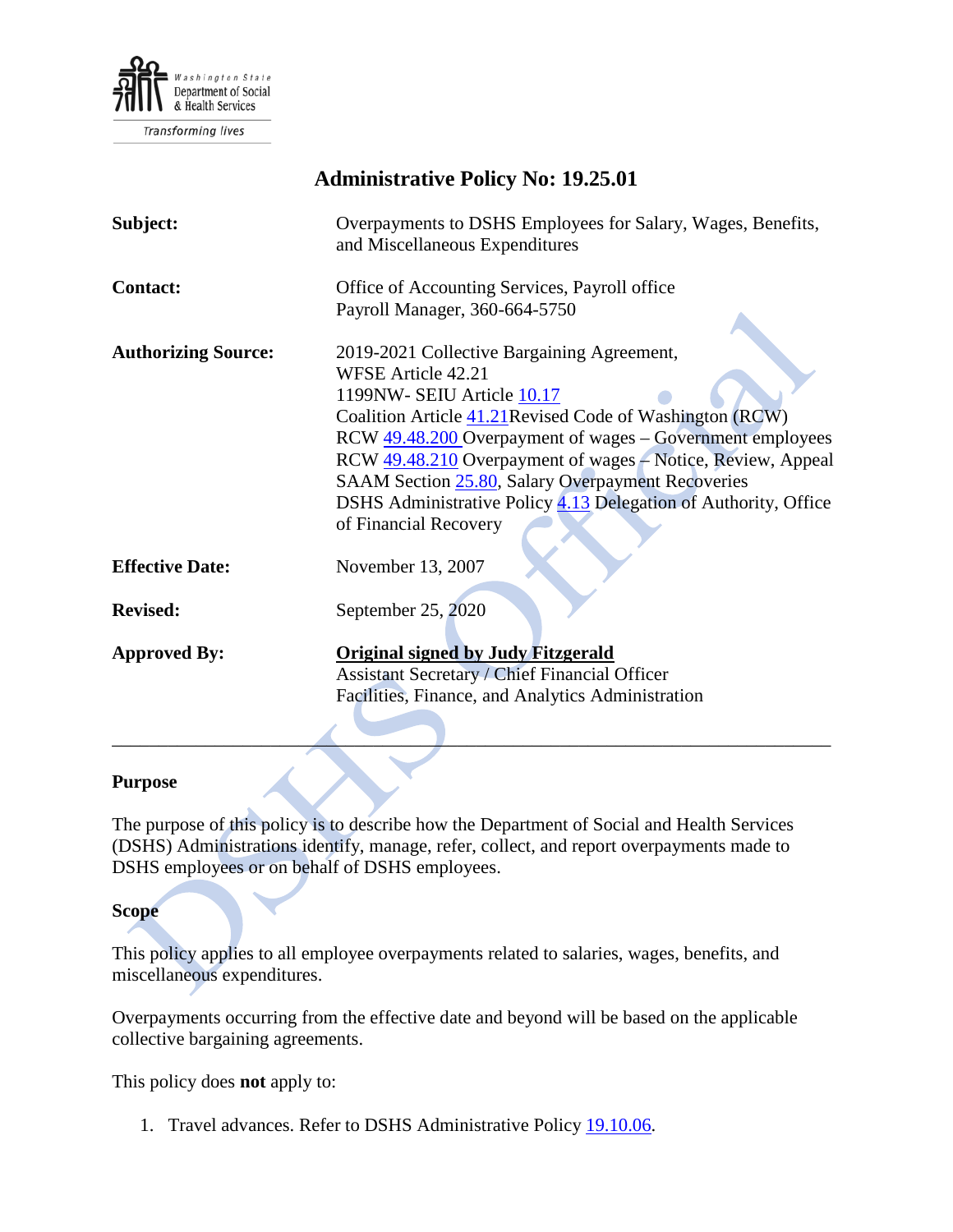Administrative Policy 19.25.01 September 25, 2020 Page 2

- 2. Employee Fraudulent and Criminal activity. Refer to the relevant administrative policies in [Chapter 18.](http://one.dshs.wa.lcl/policies/Pages/default.aspx)
- 3. Volunteers, board or commission members.
- 4. Contractors or vendors.

# **Additional Guidance**

Revised Code of Washington (RCW) RCW [9A.80.010](http://apps.leg.wa.gov/RCW/default.aspx?cite=9A.80.010) – Official misconduct Chapter [42.40](http://apps.leg.wa.gov/RCW/default.aspx?cite=42.40) RCW –State employee whistleblower protection Chapter [42.52](http://apps.leg.wa.gov/RCW/default.aspx?cite=42.52) RCW – Ethics in public service RCW [43.17.240](http://apps.leg.wa.gov/RCW/default.aspx?cite=43.17.240) Debts owed to the state – Interest rate Chapter [292-110](http://apps.leg.wa.gov/WAC/default.aspx?cite=292-110) WAC – Agency substantive rules DSHS Administrative Policy [19.85.20,](http://one.dshs.wa.lcl/Policies/Administrative/DSHS-AP-19-85-20.pdf) Cash receipting DSHS Administrative Policy [18.61,](http://one.dshs.wa.lcl/Policies/Administrative/DSHS-AP-18-61.pdf) Employee Grievance DSHS Administrative Policy [19.25.08,](http://one.dshs.wa.lcl/Policies/Administrative/DSHS-AP-19-25-08.pdf) Payroll Procedure on Assault Pay [DSHS Forms Picker](http://forms.dshs.wa.lcl/) Form [03-224](http://asd.dshs.wa.gov/FormsMan/formDetails.aspx?ID=111) Payroll adjustment and repayment authorization Form 02-579, Miscellaneous employee overpayment repayment authorization

#### **Definitions**

**Appointing authority** is an employee DSHS authorizes to hire and terminate staff. The appointing authority may delegate this authority.

**Collective bargaining agreement (CBA)** is the contractual agreement between an employer and a labor union that governs wages, hours, and working conditions for employees and which can be enforced against both the employer and the union for failure to comply with its terms.

**Department** refers to the Department of Social and Health Services (DSHS).

**Employee** is an individual DSHS pays a salary, wages, or benefits for work performed for the department who may have access to the SCAN, state vehicles, state issued pagers, personal digital assistants (PDA), or cell phones, or to whom DSHS provides reimbursement for tuition or miscellaneous expenses.

**Miscellaneous expenditures** are costs incurred by DSHS for resources authorized for employees to use for the performance of their job. Some examples of miscellaneous expenditures include, but are not limited to SCAN numbers, cell phones, pagers, purchase cards, ineligible travel expenses, travel cards, state vehicles, personal digital assistants (PDA), and miscellaneous office supplies. This policy considers payments for tuition reimbursement or other training as miscellaneous expenditures.

**Office of financial recovery (OFR)** is the office delegated the exclusive authority to manage DSHS receivables due from private persons, businesses, agencies, funds, or governmental units, except for those areas listed in Administrative Policy [4.13.](http://one.dshs.wa.lcl/Policies/Administrative/DSHS-AP-04-13.pdf)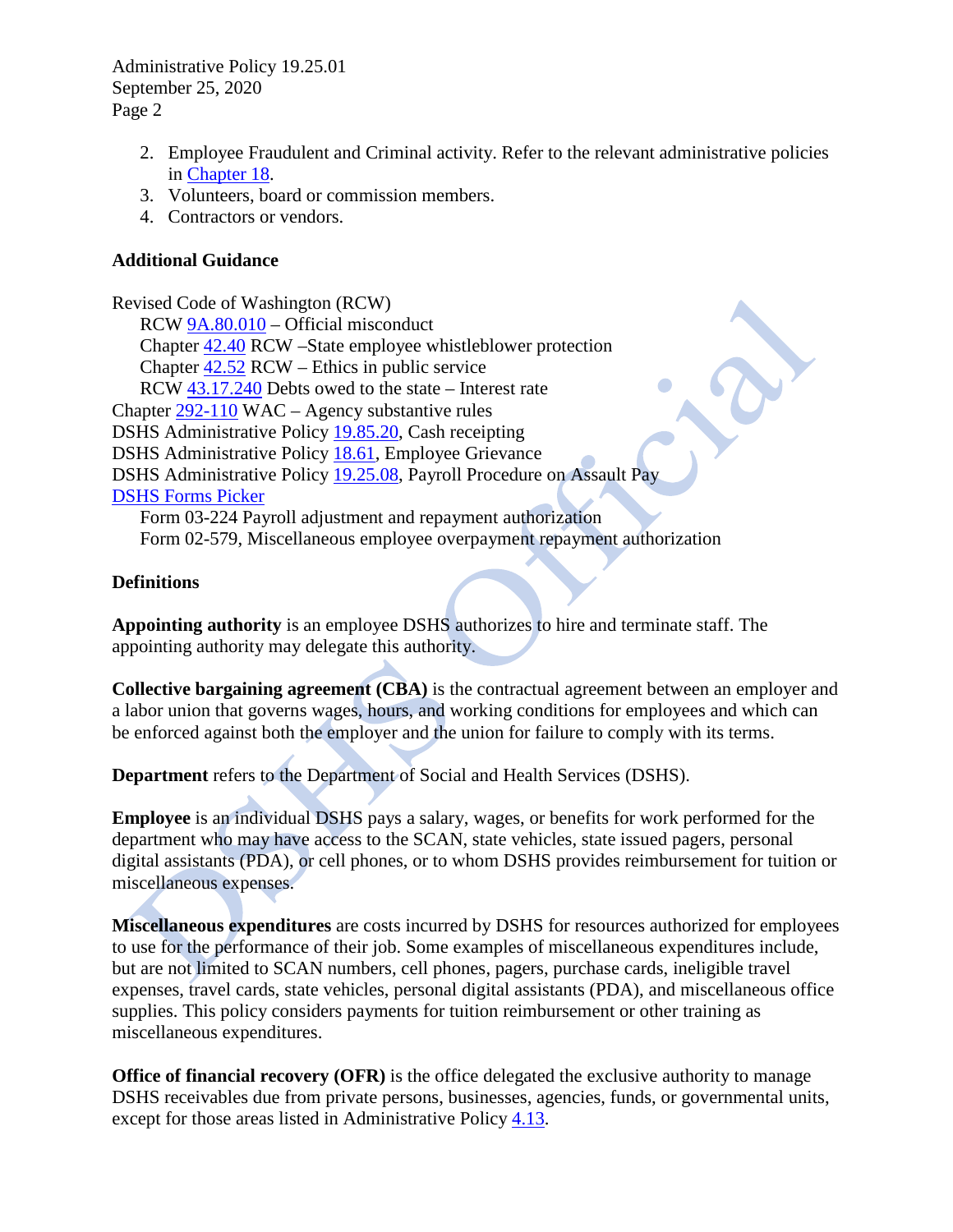Administrative Policy 19.25.01 September 25, 2020 Page 3

**Overpayments** are any DSHS payments, including salary, wages, or benefits in excess of the amount that the DSHS employee was entitled to by law, rule, contract, or policy. This includes, but is not limited to, inappropriate use of state equipment or resources that results in a cost to DSHS, or to the state. Overpayments could be identified by the appointing authority, human resource processor, payroll processor, employee's supervisor, time and attendance processors, and any other DSHS employee or by the employee.

**Offset** is a deduction from an employee's pay, using the DSHS payroll system.

**Payroll office** is the office within the facilities, finance, and analytics administration (FFAA) that manages payroll for the department and processes payroll for all of DSHS. Institutions in Eastern Washington have decentralized payroll offices. When referring to an institution, the DSHS FSD payroll office refers to the institution payroll office serving that particular facility.

**Salary, wages, benefits** means all remuneration for services rendered including basic salary, shift differential, standby pay, overtime, penalty pay, salary due based on contractual agreements, holiday and leave accruals, insurance (includes: life, health, and long term disability) or retirement premiums, and special pay provisions, as provided for by law, Washington personnel resources board rules, agency policy or rule, or contract.

**SCAN** is the state controlled area network (SCAN) employees use to produce long-distance phone activity.

**Sum certain** is the collectable and final amount, after all investigations and appeals have been exhausted.

**Termination** means retirement, dismissal, transfer to another state agency, transfer to another governmental agency, or transfer to private sector employment.

# **Policy Requirements**

The DSHS FFAA payroll office is the official department contact for:

- a. Policy interpretation, training, and other guidance related to payroll.
- b. Employee salary and wage overpayment processing for all employees.

Eastern Washington DSHS institutional payroll offices are responsible for processing salary and wage overpayments for employees within their institutions in coordination with headquarters payroll office, as applicable. All payroll staff, regardless of location, report to the finance services division.

Human resources (HR) must submit timely and accurate information to the appropriate payroll office regarding employee wages, salaries, retirement and insurance eligibility.

# **A. Salary, wage, and retirement overpayments**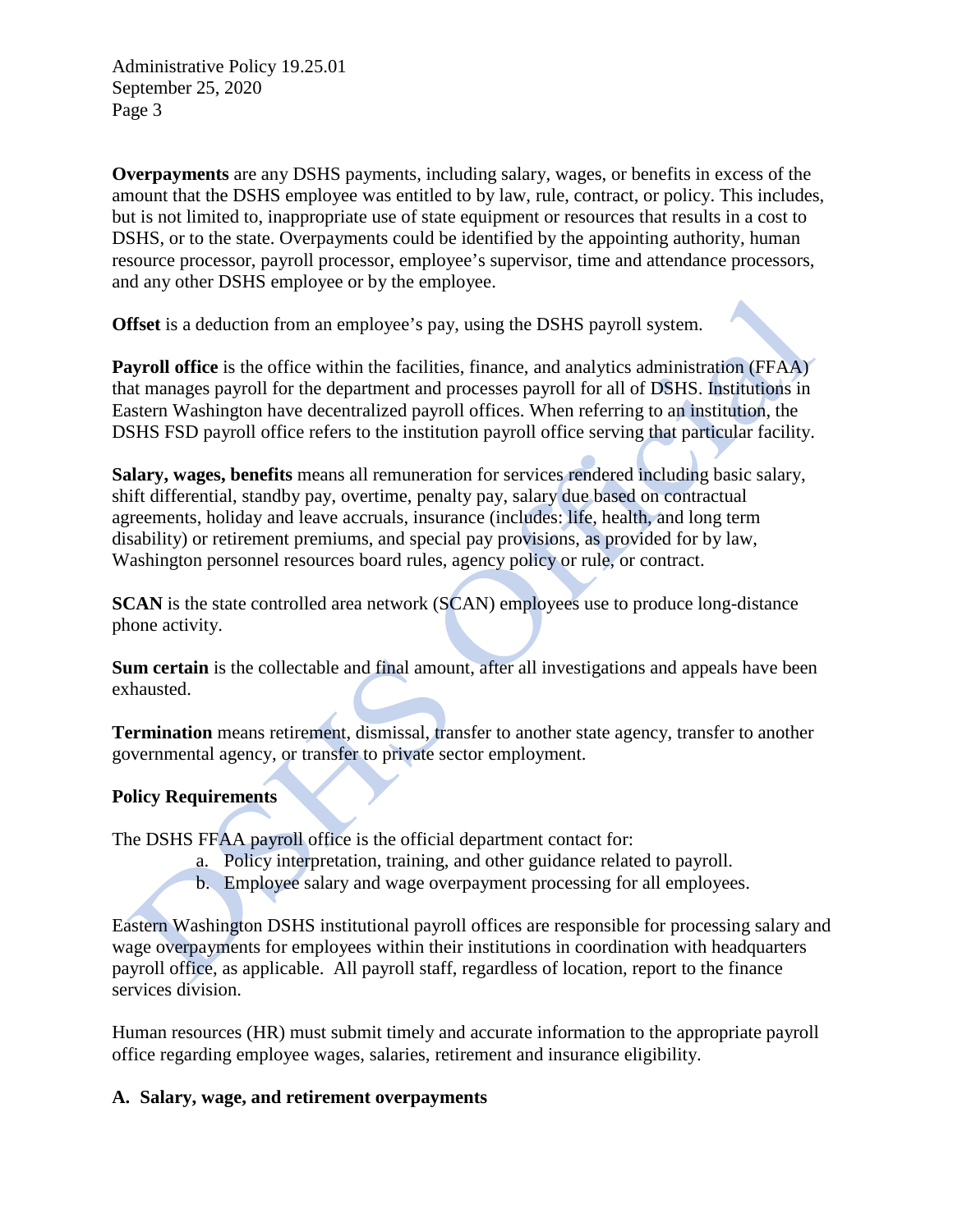- 1. Employees must notify their assigned human resources consultant (HRC) or HR manager of any suspected salary, wage, or retirement errors occurring on the employee's Washington state earnings and deductions statement.
- 2. The department must give written notice to the employee when it is determined that an employee has been overpaid salary, wages, or retirement. This notice will include the:
	- a. Amount of overpayment.
	- b. Basis for the claim.
	- c. Rights of the employee, under the applicable CBA, if applicable.

Notification will be provided to the employee on the DSHS payroll adjustment and repayment authorization form (DSHS 03-224).

- 3. Within 21 calendar days of notification (RCW 49.48.210), employees must choose one of the following options for paying back the overpayment:
	- a. Voluntary wage deduction.
	- b. Cash.
	- c. Check (e.g., money order, personal check, etc.).
- 4. The department will follow the overpayment process identified in the appropriate CBA for represented employees. For non-represented employees, the agency will follow the overpayment process identified in RCW 49.48.200 and RCW 49.48.210. The payroll deduction to repay the overpayment must not exceed five percent (5%) of the employee's disposable earnings in a pay period. However, the agency and employee can agree to an amount that is more than five percent. For the purposes of agency agreement, only the OAS payroll manager or the OAS chief can approve a different repayment schedule.
- 5. The payroll office must deduct the overpayment owed from the employee's wages until paid in full if the employee fails within the 21 calendar days to:
	- a. Choose one of the options described in point A.3 above;
	- b. Request an alternate repayment rate;
	- c. File an appeal in accordance with the CBA in effect and Administrative Policy 18.16. The appointing authority will inform the payroll office that an appeal has been filed. Overpayment recovery will commence as noted in point A.4 above.
- 6. If an employee with an outstanding overpayment leaves DSHS, the department must deduct as much of the remaining balance of the overpayment amount as possible from the employee's final pay.

# **B. Benefits Insurance Overpayment**

1. Employees must notify their assigned HRC or HR manager of any suspected benefit errors occurring on the employee's Washington state earnings and deductions statement.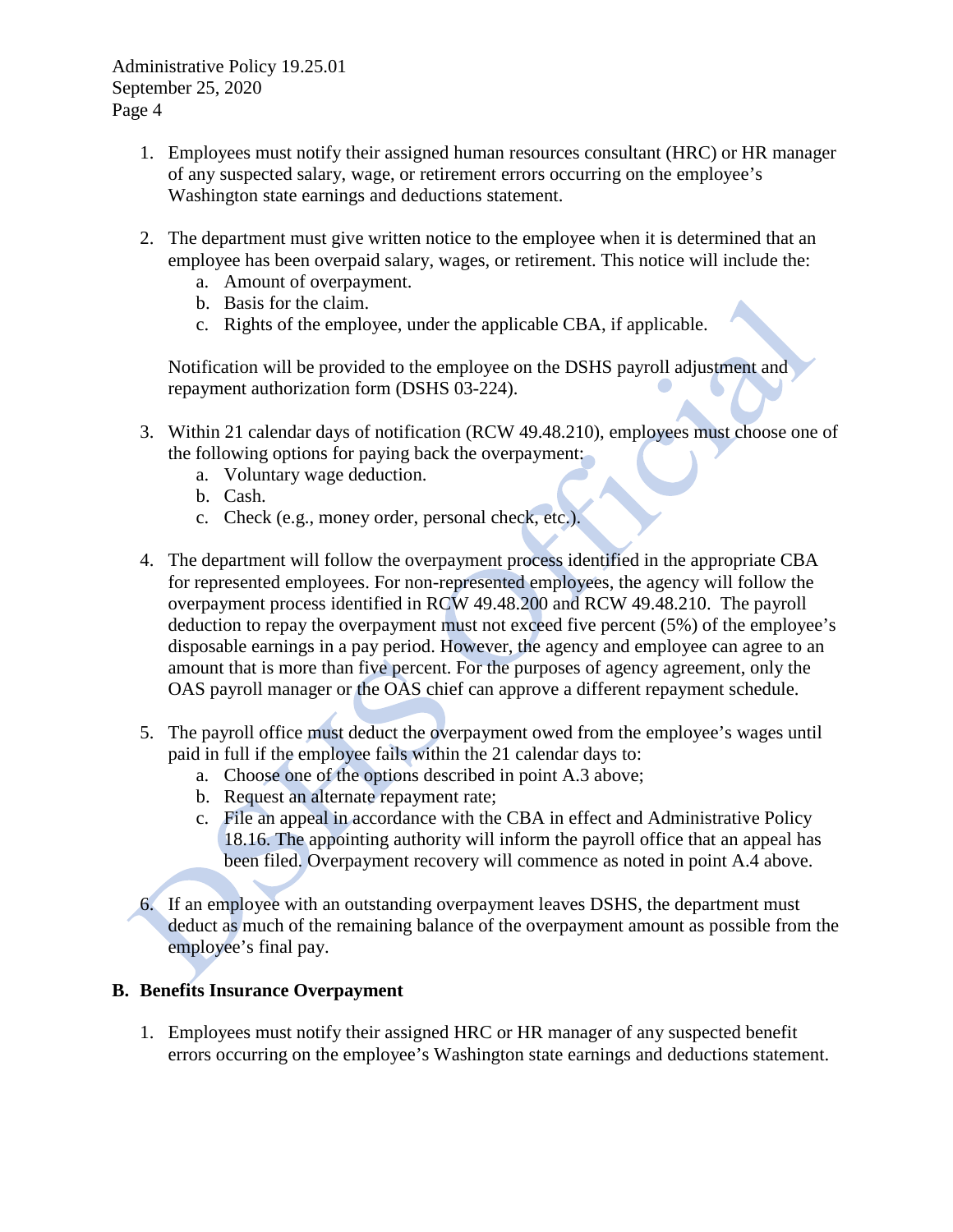- 2. The department must give written notice to the employee when it is determined that an employee has been overpaid for benefits including but not limited to medical insurance premiums. The written notice will include the:
	- a. Amount of overpayment.
	- b. Basis for the claim.
	- c. Rights of the employee, under the applicable CBA, if applicable.

Notification will be provided to the employee on the DSHS payroll adjustment and repayment authorization form (DSHS 03-224).

- 3. Within 21 calendar days of notification (RCW [49.48.210\)](http://apps.leg.wa.gov/RCW/default.aspx?cite=49.48.210), employees must choose one of the following options for paying back the overpayment:
	- a. Voluntary wage deduction.
	- b. Cash.
	- c. Check (e.g., money order, personal check, etc.).
- 4. The department will follow the overpayment process identified in the appropriate CBA for represented employees. For non-represented employees, the agency will follow the overpayment process identified in RCW 49.48.200 and RCW 49.48.210. The payroll deduction to repay the overpayment must not exceed five percent (5%) of the employee's disposable earnings in a pay period. However, the agency and employee can agree to an amount that is more than five percent. For the purposes of agency agreement, only the OAS payroll manager or the OAS chief can approve a different repayment schedule.
- 5. The payroll office must deduct the overpayment owed from the employee's wages until paid in full. If the employee fails within the 21 calendar days to:
	- a. Choose one of the options described in point B.3 above;
	- b. Request a repayment over time;
	- c. File an appeal in accordance with the CBA in effect and Administrative Policy 18.16. The appointing authority will inform the payroll office that an appeal has been filed. Overpayment recovery will commence as noted in point 4 above.
- 6. If an employee starts employment on the first of the month, the full month's insurance premium may be deducted from their earnings on the 25<sup>th</sup> of the month.
- 7. The department will collect up to one month's insurance premium in the first pay period after the overpayment is discovered and offset the rest for collection as in policy point 4 of this section.
- 8. If an employee with an outstanding overpayment separates from DSHS, DSHS must deduct the remaining balance of the overpayment amount from the employee's final pay.

# **C. Overpayments occurring while employees are receiving assault benefits**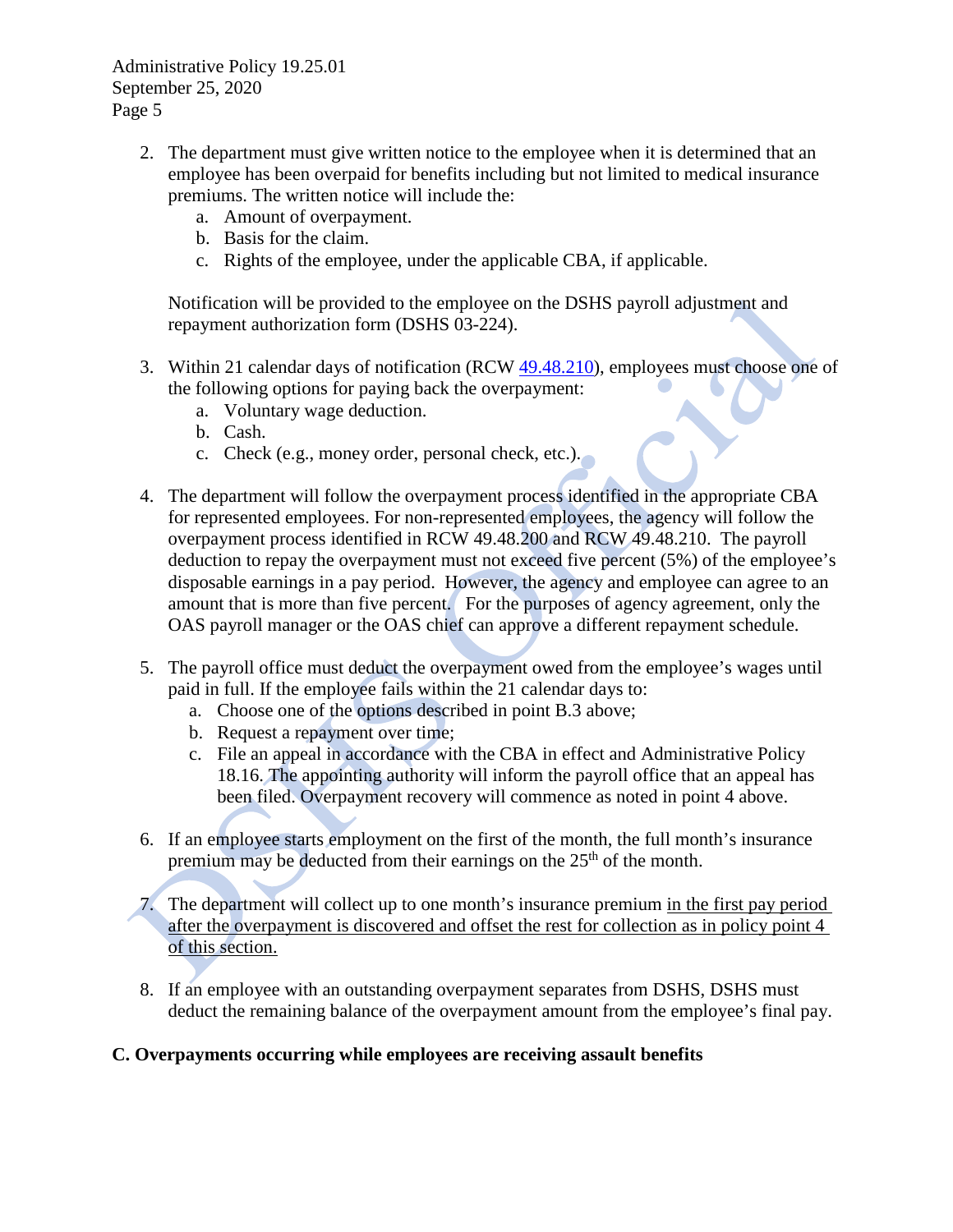- 1. Employees must notify their assigned HRC or HR manager of any suspected assault benefit errors occurring on the employee's Washington state earnings and deductions statement.
- 2. Overpayments that occur while an employee is receiving assault benefits will be collected during and up to the first pay period that the employee returns to work without additional notification beyond the assault letter received at the initiation of their assault case. Any remaining balance will be collected in accordance with the applicable CBA and RCW 49.48.200 and RCW 49.48.210.
- 3. Policy Points A.3-A.6 as outlined under salary, wage and retirement overpayments section will be followed to collect any remaining overpayment once the employee has returned to work.

### **D. Travel and miscellaneous employee overpayments**

- 1. Appointing authorities must:
	- a. Evaluate whether all employees comply with all relevant, federal, state and department policies regarding the use of SCAN numbers, cell phones, pagers, purchase card, travel cards, state vehicles, and payments for tuition and other miscellaneous expenses.
	- b. Review or refer for investigation to the human resources division (HRD) of DSHS, any alleged employee overpayments resulting from miscellaneous expenditures.
- 2. The appointing authorities must ensure that all pertinent records to support billing and reimbursement for SCAN numbers, cell phones, pagers, purchase cards, travel cards, state vehicles, tuition, and miscellaneous reimbursement are retained in accordance with DSHS Administrative Policy 5.04.
- 3. DSHS must give written notice to the employee when a supervisory review or an audit determines an employee has been overpaid.
- 4. Employees must repay the overpayment via one of the following:
	- a. Voluntary wage deduction.
	- b. Cash.
	- c. Check (e.g., money order, personal check, etc.).

Within 21 calendar days of written notification (RCW 49.48.210), employees must choose one of the options listed above for paying back the overpayment.

5. Repayment must be made in a lump sum. Only the OAS chief may extend the repayment time period.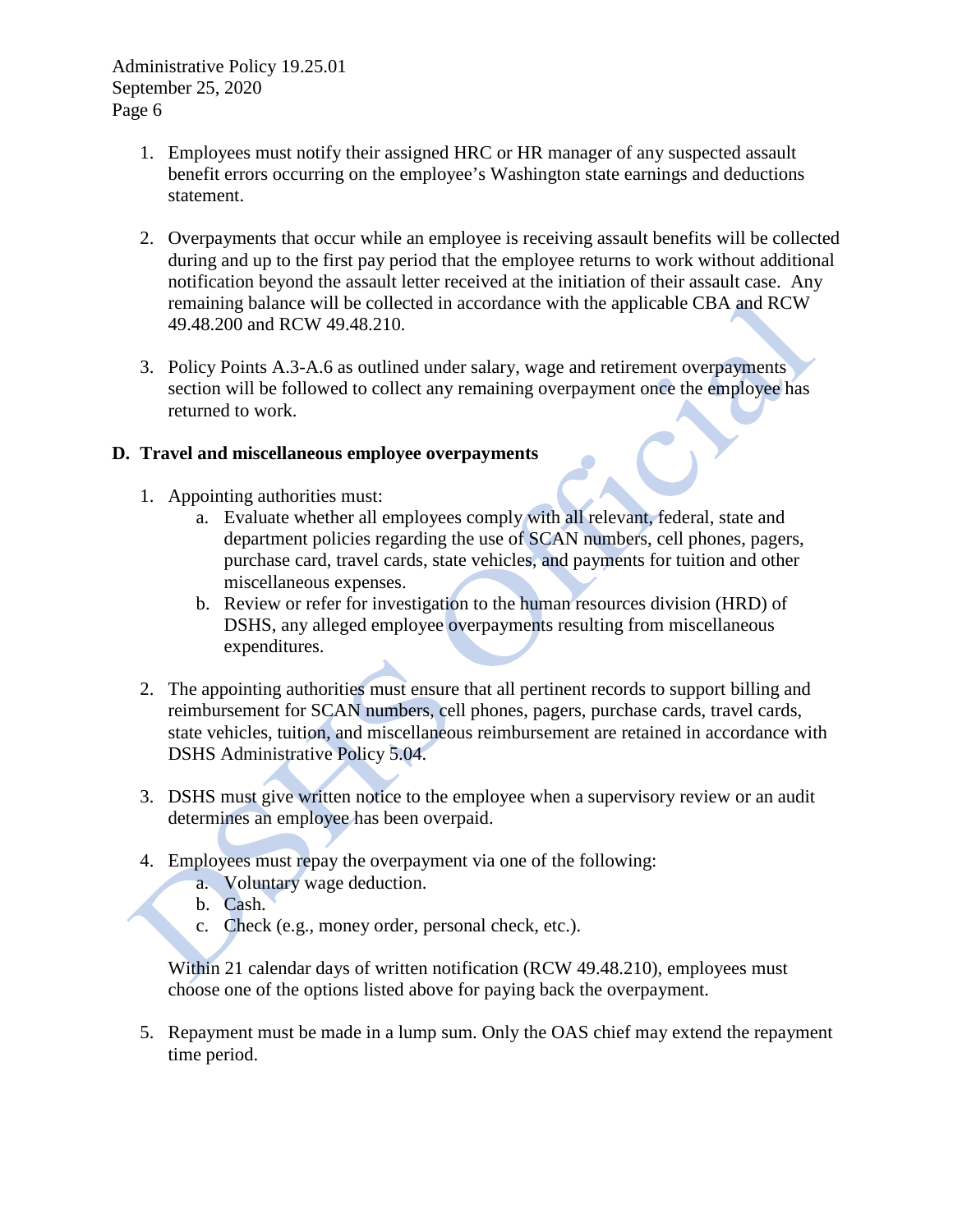- 6. Disputes concerning the occurrence or amount of the overpayment must be resolved through the grievance procedure in the applicable CBA for represented employees or through the appointing authority for non-represented employees.
- 7. The department may assess employees additional costs incurred by DSHS, such as investigation or litigation costs, to determine whether an overpayment existed and the amount of the overpayment. These additional costs may be assessed only if an overpayment was substantiated.

# **E. Employees transferring to another state agency while owing a balance**

- 1. Overpayments outstanding at separation of employment from DSHS must be deducted from the earnings of the final pay period (RCW 49.48.200).
- 2. If the final earnings do not permit recovery of the total amount owed, DSHS must work with the accepting agency to continue deductions as outlined in policy point A.4 above until the debt has been satisfied.
- 3. If arrangements cannot be made with another state agency, the debt must be turned over to OFR for collection.

### **F. Employees separating from state service while owing a balance**

- 1. Overpayments outstanding at separation of employment from state service at DSHS must be deducted from the earnings of the final pay period and any cash-out of leave balances (RCW 49.48.200).
- 2. The department must refer any remaining debt to OFR for collection if the final earnings do not permit recovery of the total amount owed.

#### **Procedures**

# **A. Processing salary, wage and benefit overpayments for current employees**

- 1. Supervisor, manager, time and attendance processors, HR representative, payroll staff or assigned HR manager:
	- a. Documents suspected overpayment(s) on the "payroll adjustment and repayment authorization" DSHS Form [03-224,](http://asd.dshs.wa.gov/FormsMan/formDetails.aspx?ID=111) which is generated by using the overpayment database.
	- b. Forwards the form to the payroll team that supports the employee's personnel area within ten working days of identifying the suspected overpayment.
- 2. The payroll processor or payroll office:
	- a. Makes necessary adjustments to the employee's record to prevent further overpayments from occurring.
	- b. Identifies, computes, and verifies the salary, wage, or benefit overpayment.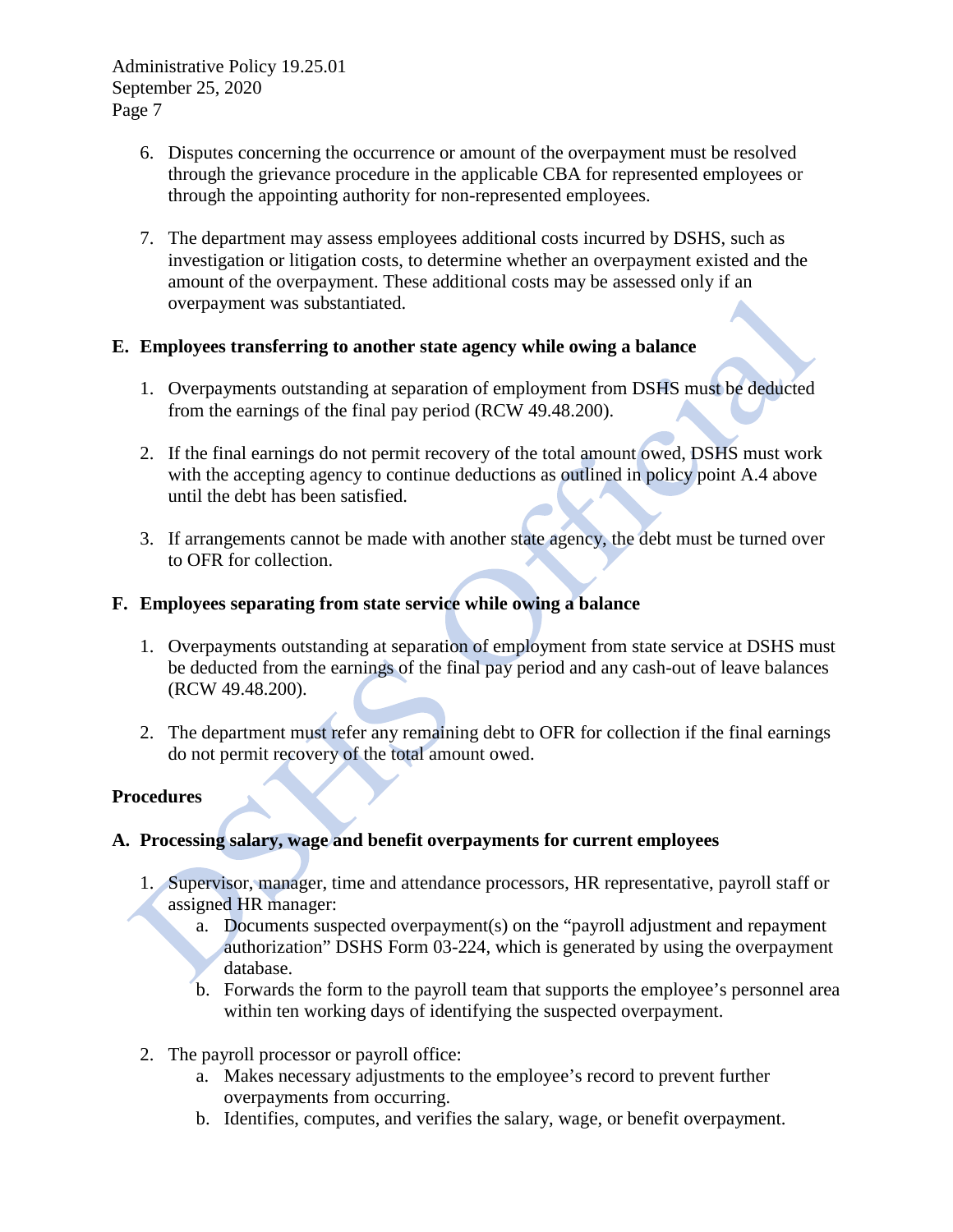- c. Calculates the amount of the payroll deduction at 4.75% of the employee's disposable earnings.
- d. Completes DSHS Form 03-224 to include the gross amount of the overpayment, the computed percentage of disposable wages, the employee's enrolled retirement program, and the amount of payments to be collected if percentage of disposable wages is the method of collection via deduction from future payrolls.
- e. Sends the completed DSHS Form 03-224 along with any supporting documentation as notification of overpayment to the employee with a copy to the appointing authority or designee, HR representative, and time and attendance processors.
- 3. Employees return the signed and completed "payroll adjustment and repayment authorization" DSHS Form [03-224](http://asd.dshs.wa.gov/FormsMan/formDetails.aspx?ID=111) to the initiating payroll office within 21 calendar days following the date of postmark.
- 4. The payroll office deducts overpayments from the employee's subsequent wage payments if the:
	- a. Employee does not respond within 21 calendar days;
	- b. Employee does not settle overpayment with cash or check; and
	- c. Payroll office verifies and documents the type of contact with the employee.

If the union covered employee grieves the overpayment, no deduction from payroll occurs until resolution of the grievance is documented.

# **B. Processing salary, wage and benefit overpayments for employees transferring to another state agency**

- 1. Supervisor, assigned manager, time and attendance processor, HR representative, payroll processor, or HR manager:
	- a. Documents any suspected overpayment(s) on the "payroll adjustment and repayment authorization" DSHS Form 03-224 which is generated by using the overpayment database.
	- b. Forwards the form immediately to the payroll team that supports the employee's personnel area within ten working days of identifying the suspected overpayment.
- 2. Payroll processor or payroll office:
	- a. Makes necessary adjustments to the employee's record to prevent further overpayments from occurring.
	- b. Identifies, computes, and verifies the salary, wage or benefit overpayment.
	- c. Sends the completed DSHS Form 03-224 along with any supporting documentation to the appointing authority or designee, HR representative, and time and attendance processor.
	- d. Initiates recovery of the computed and verified overpayment from final pay depending on timing of transfer.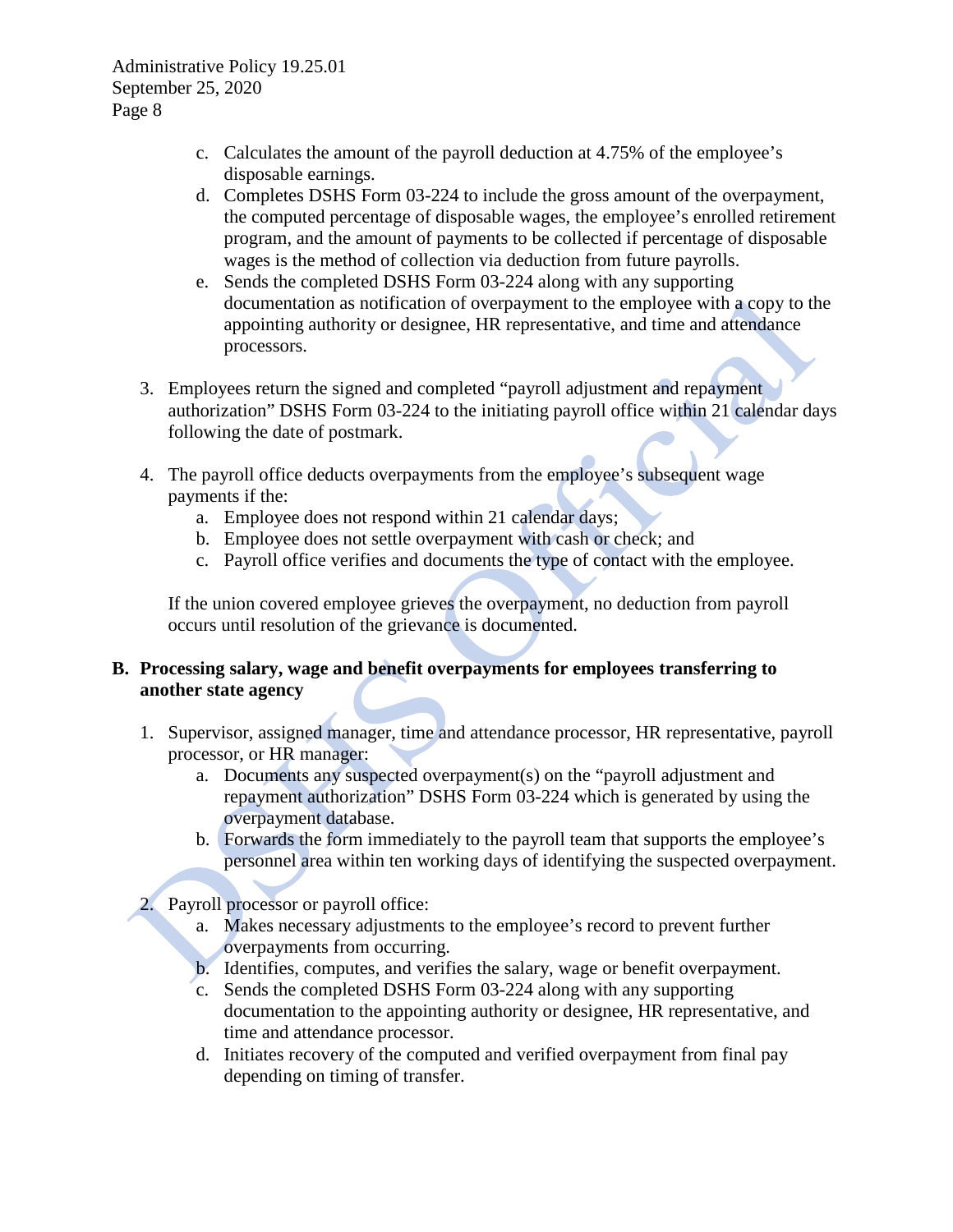- 3. If an employee transfers to another state agency before completing repayment of the salary overpayment, the appointing authority or designee, HR representative or the payroll office can advise the employee of options to repay the balance owed via a check payable to DSHS.
- 4. The appropriate payroll office notifies and attempts to work with the other agency for collections via payroll deduction and journal vouchers.
- 5. If the employee refuses to remit the overpayment in the form of a lump sum, requests installment options for repayment, or refuses to agree to a form of repayment, the payroll office refers the overpayment to OFR (mailstop 45862) for collection. OFR will work with the other state agency for collection.

# **C. Processing salary, wage, and benefit overpayments for employees terminating state service**

- 1. Supervisor, assigned manager, time and attendance processor, HR representative, payroll processor, or assigned HR manager:
	- a. Documents suspected overpayment(s) on the "payroll adjustment and repayment authorization" DSHS Form 03-224 which is generated by using the overpayment database.
	- b. Forwards the form to the payroll team that supports the employee's personnel area within ten working days of identifying the suspected overpayment.
- 2. The payroll processor or payroll office:
	- a. Makes necessary adjustments to the employee's record to prevent further overpayments from occurring.
	- b. Identifies, computes, and verifies the salary, wage or benefit overpayment.
	- c. Sends the completed DSHS Form 03-224 along with any supporting documentation to the appointing authority or designee, HR representative, and time and attendance processor.
	- d. Initiates recovery of the computed and verified overpayment.
- 3. If an employee separates before completing repayment of the salary overpayment, the payroll office will collect up to the balance owed from the employee's final paycheck, any amount still owed will be referred to OFR (mailstop 45862) for collection.

# **D. Processing salary, wage, and benefit overpayments for former employees**

- 1. Supervisor, the assigned manager, time and attendance processor, HR representative, payroll processor, or assigned HR manager:
	- a. Documents suspected overpayment(s) on the "payroll adjustment and repayment authorization" DSHS Form [03-224](http://asd.dshs.wa.gov/forms/wordforms/word/03_224.doc) which is generated by using the overpayment database.
	- b. Forwards the form to the payroll team that supports the employee's personnel area within ten working days of identifying the suspected overpayment.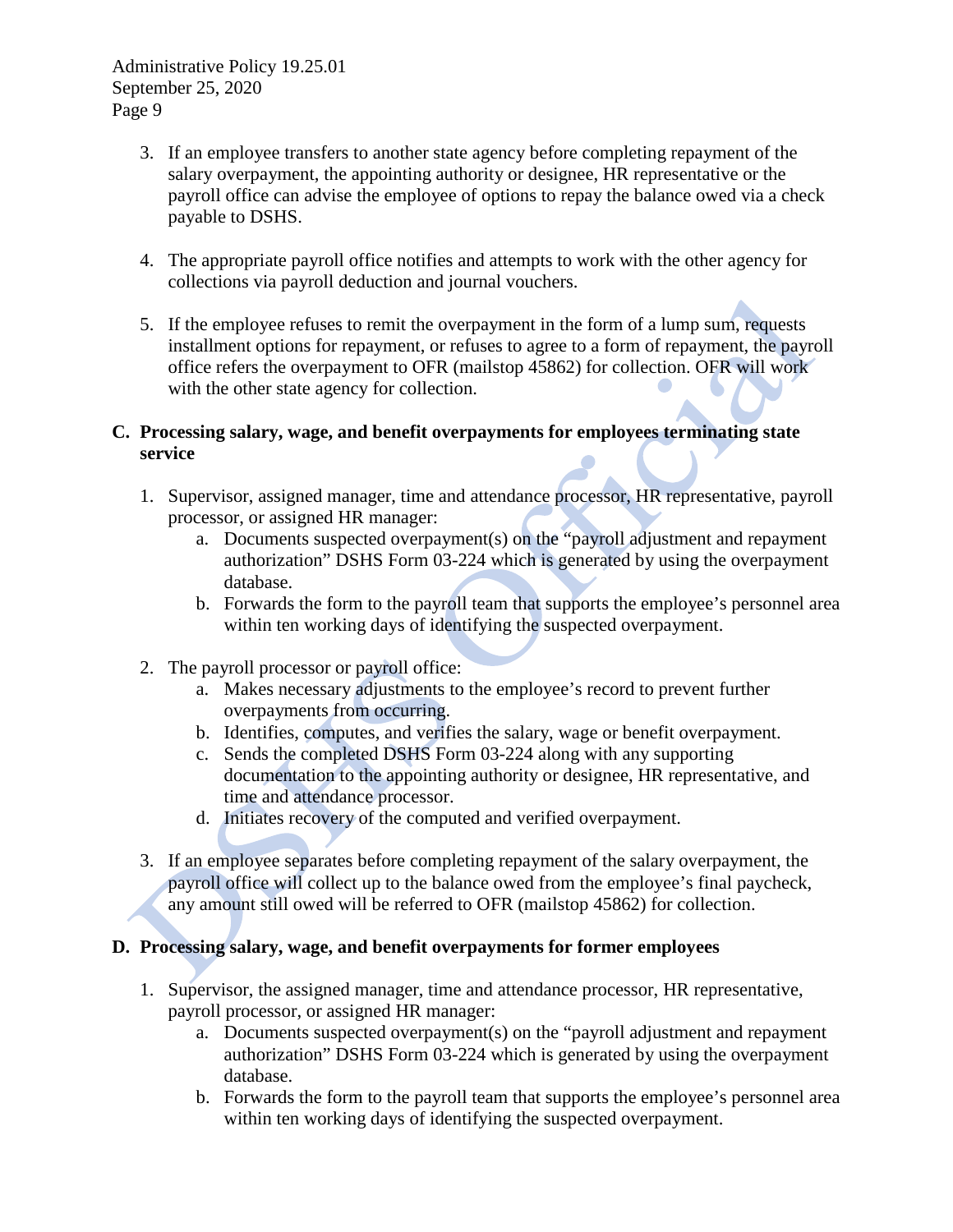2. The payroll processor or payroll office sends a notification of the overpayment to the employee's last known address and sends the overpayment to OFR for collection (mailstop 45862).

# **E. Processing miscellaneous overpayments for current employees**

- 1. If the appointing authority determines that an overpayment has occurred, the appointing authority will:
	- a. Evaluate whether all employees comply with all relevant, federal, state, and department policies regarding the use of SCAN numbers, cell phones, pagers, purchase card, travel cards, state vehicles, and payments for tuition and other miscellaneous expenses.
	- b. Review or refer for investigation to the HRD of DSHS, any alleged employee overpayments resulting from miscellaneous expenditures.
- 2. Once an investigation has concluded, the appointing authority or designee notifies the employee in writing of the overpayment detailing:
	- a. The sum certain amount of the overpayment to be collected.
	- b. The basis for the claim.
	- c. The rights of the employee under the terms of the CBA.
- 3. If the employee agrees with the overpayment, payment is made by one of the following:
	- a. Cash.
	- b. Check (e.g., money order, personal check, etc.).
	- c. Miscellaneous employee overpayment repayment authorization DSHS form 02- 579.
- 4. If the employee requests collection utilizing voluntary wage deduction, the payroll office deducts the authorized amount from the employee's semi-monthly pay, adjusts the employee's year-to-date earnings (to include retirement), and records the repayment completion.
- 5. If the employee refuses to sign the voluntary wage deduction form and has not responded to the dispute, appointing authority or designee:
	- a. Takes appropriate action regarding employee noncompliance/misconduct.
	- b. Sends the overpayment to OFR for collection (mailstop 45862).

# **F. Processing miscellaneous overpayments for employees transferring to another state agency**

1. If an employee transfers to another state agency before completing repayment of the miscellaneous overpayment, the office handling the issue will advise the employee to give a check payable to DSHS for the balance owed.